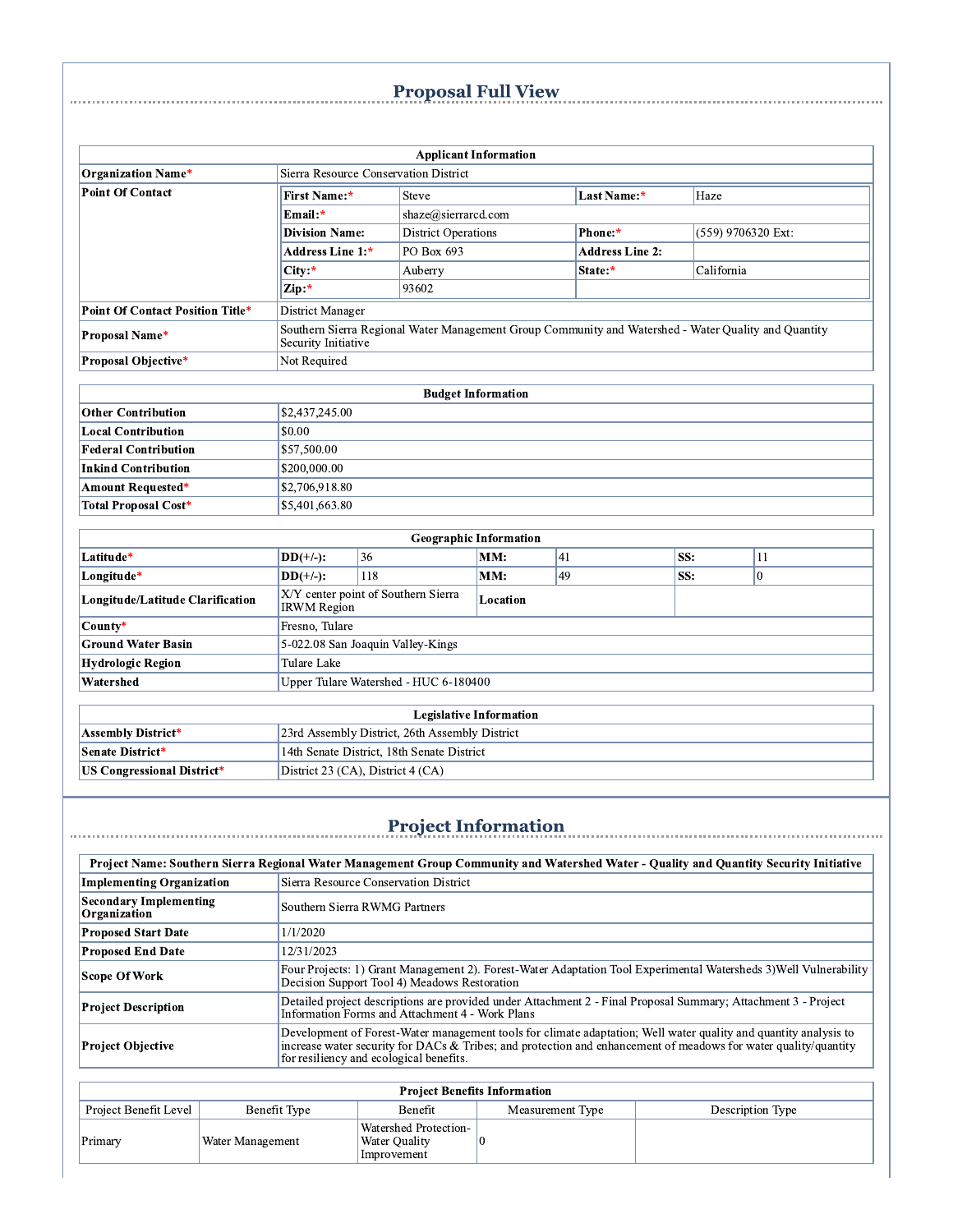| <b>Budget Information</b>   |                              |  |  |  |  |
|-----------------------------|------------------------------|--|--|--|--|
| <b>Other Contribution</b>   | $\frac{1}{2}$ \$2,437,245.00 |  |  |  |  |
| <b>Local Contribution</b>   | $\vert$ \$0.00               |  |  |  |  |
| <b>Federal Contribution</b> | 857.500.00                   |  |  |  |  |
| <b>Inkind Contribution</b>  | \$200,000.00                 |  |  |  |  |
| <b>Amount Requested*</b>    | \$2,706,918.80               |  |  |  |  |
| Total Project Cost*         | \$5,401,663.80               |  |  |  |  |

|                                   |                                                           |                | <b>Geographic Information</b>  |    |     |    |  |
|-----------------------------------|-----------------------------------------------------------|----------------|--------------------------------|----|-----|----|--|
| Latitude*                         | $\ _{i}$ DD(+/-):                                         | 36             | MM:                            | 41 | SS: | 11 |  |
| Longitude*                        | $DD(+/-):$                                                | 118            | MM:                            | 49 | SS: | 0  |  |
| Longitude/Latitude Clarification  | X/Y center point of Southern Sierra<br><b>IRWM</b> Region |                | Location                       |    |     |    |  |
| County*                           |                                                           | Fresno, Tulare |                                |    |     |    |  |
| <b>Ground Water Basin</b>         | 5-022.08 San Joaquin Valley-Kings                         |                |                                |    |     |    |  |
| <b>Hydrologic Region</b>          | Tulare Lake                                               |                |                                |    |     |    |  |
| Watershed                         | Upper Tulare Watershed - HUC 6-180400                     |                |                                |    |     |    |  |
|                                   |                                                           |                |                                |    |     |    |  |
|                                   |                                                           |                | <b>Legislative Information</b> |    |     |    |  |
| <b>Assembly District*</b>         | 23rd Assembly District, 26th Assembly District            |                |                                |    |     |    |  |
| <b>Senate District*</b>           | 14th Senate District, 18th Senate District                |                |                                |    |     |    |  |
| <b>US Congressional District*</b> | District 23 (CA), District 4 (CA)                         |                |                                |    |     |    |  |

# **Section: Applicant Information and Questions**

**Applicant Information and Questions** 

#### <u>Q1. Project Representative</u>

Provide the name and details of the person responsible for signing and executing the grant agreement for the applicant. Persons that are subcontractors to be paid by the grant cannot be listed as the Project **Representative.\*** 

Alan Fry Secretary / Treasurer Board of Directors Sierra Resource Conservation District Phone:(559)259-1936 Email:afry@sierrarcd.com

#### Q2. Project Manager

Provide the name and contact information of the Project Manager from the applicant agency or organization that will be the day-to-day contact on this proposal.\*

Steve Haze District Manager Sierra Resource Conservation District Office:(559)855-5840 Cell:(559)970-6320 Email:shaze@sierrarcd.com

#### **Q3. Funding Area Information**

Provide the IRWM funding area(s) in which projects are located.\*

Tulare Lake

#### Q4. DAC and/or EDA Waiver Cost Share Request

\*.Are you applying for a DAC and/or EDA cost share waiver? If yes, fill out Attachment 7 and/or 8

 $1)$   $\blacksquare$  Yes

2)  $\Box_{\text{No}}$ 

#### Q5. Eligibility

Has each IRWM region represented in this application submitted an IRWM Plan updated to meet the 2016 Plan Standards to DWR as of the date of this application submittal? If no, please explain.\*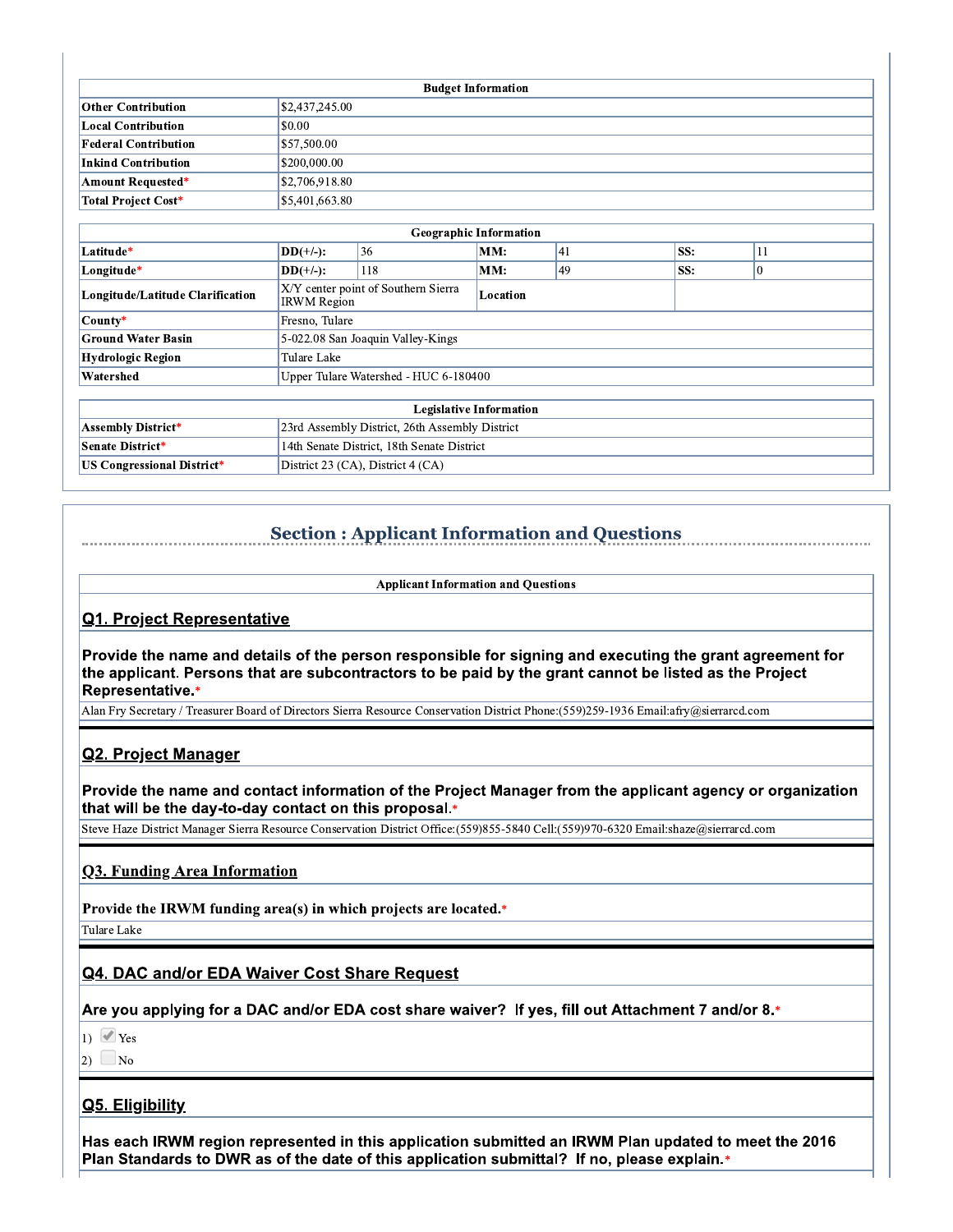#### Q6. Self-Certification

By clicking on Yes on this question, the applicant certifies that all information included in this application is true and correct, and the applicant has made his/her best efforts to confirm the veracity of its contents as of the date of submission of this application.\*

1)  $\blacktriangleright$  Yes

## **Section: Proposal Attachments**

**Proposal Attachments** 

#### **Attachment 1: Authorization and Eligibility Requirements**

"Upload Authorization and Eligibility Requirements documentation here. This attachment is mandatory

Last Uploaded Attachments: Att1 P1R1IG Eligible 1of1.pdf

#### <u> Attachment 2: Final Proposal Summary</u>

Upload Final Proposal Summary documentation here. This attachment is mandatory.\*

Last Uploaded Attachments: Att2\_P1R1IG\_Proposal\_1of2.pdf,Att2\_P1R1IG\_Proposal\_2of2.pdf

#### <u> Attachment 3: Final Project Information Form(s)</u>

"Upload Final Project Information Form(s) documentation here. This attachment(s) is(are) mandatory.

Last Unloaded Attachments: Att3 P1R1IG Project 1of5.xlsx,Att3 P1R1IG Project 2of5.xlsx,Att3 P1R1IG Project 3of5.xlsx,Att3 P1R1IG Project 4of5.xlsx,Att3 P1R1IG Project  $5$ of $5$ .pdf

#### **Attachment 4: Work Plan**

Upload Work Plan documentation here. This attachment is mandatory.\* Last Uploaded Attachments: Att4\_P1R1IG\_Work Plan\_1of1.pdf

#### <u> Attachment 5: Budget</u>

Upload Budget documentation here. This attachment is mandatory.\* Last Uploaded Attachments: Att5\_P1R1IG\_Budget\_1of1.pdf

## <u> Attachment 6: Schedule</u>

Upload Schedule documentation here. This attachment is mandatory.\* Last Uploaded Attachments: Att6\_P1R1IG\_Schedule\_1of1.pdf

#### **Attachment 7: Disadvantaged Community**

Upload Disadvantaged Community documentation here (if applicable).

Last Uploaded Attachments: Att7\_P1R1IG\_DAC\_1of1.pdf

## <u> Attachment 8: Economically Distressed Area</u>

Upload Economically Distressed Area documentation here (if applicable).

## **Attachment 9: Tribe**

Upload Tribe documentation here (if applicable).